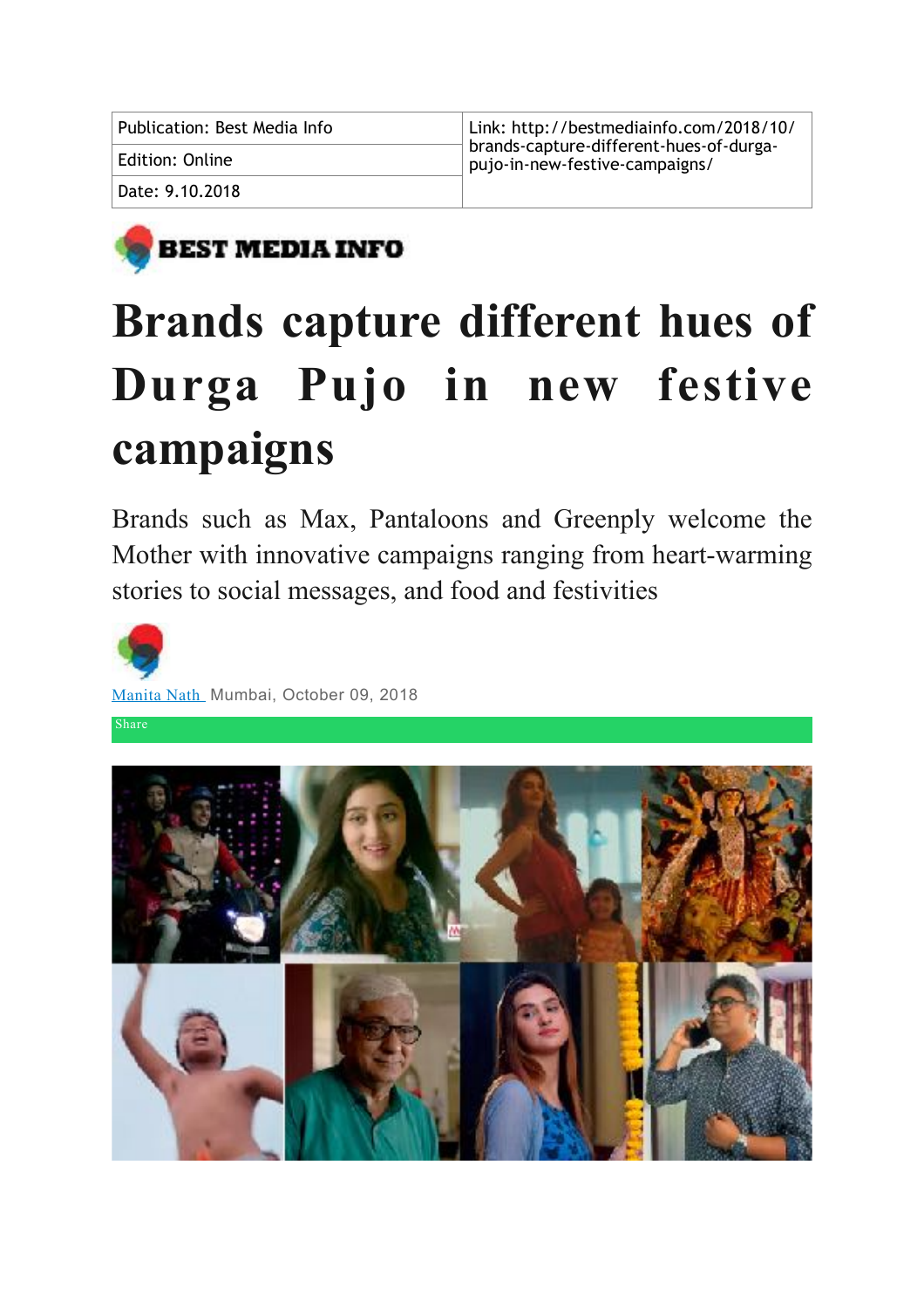It is that time of the year again when people flock in groups to see their favourite Durga Pujo pandals with friends and families. Durga Pujo is one of the most auspicious and celebrated festivals in India. Though people from all religions celebrate the homecoming of goddess Durga but for Bengalis pujo is more of an emotion for them. Like every year, brands have come up with different and interesting campaigns to celebrate the festival. Some played safe by just promoting products, some crafted heart-warming stories, some came up with social message while another showed the importance of Rabindranath Tagore for Bengalis and not to forget about the whole pre-preparation of pujo and of course food.

### **Pantaloons:**

For Bengalis, Durga pujo is about reuniting with families and friends. Pantaloons in its pujo special campaign shows the wonderful beginnings of new relationships during pujo. The film tells the story of Puchki and Sujoy da. Sujoy da is Puchki's brother's friend whom she likes secretly. During pujo shopping, Puchki is glad to see Sujoy da noticing her. They celebrate pujo together and also go for pandal hopping. Thus, it's the beginning of a new relationship. The ad has gone viral on social media, garnering 4.3 million views on Facebook and another 2.8 million on Youtube.

### **Myntra:**

Myntra celebrates the joy of giving during Durga Pujo and makes a potent fact about the delivery guys; they are also a part of the joy of giving. The film opens with a shot of an executive delivering packets at a house, much to the astonishment of the family members, who in a lighter vein mutter about Santa Claus arriving at their doorstep for Durga Pujo. The film then intensely captures the sentiment of the family members through their expressions as they unravel their gifts. The daughter of the family in the meantime is witnessing the emotions of her family, for it is she who ordered the gifts to surprise them. Her voice over also narrates the storyline of the ad and poses a question, "Who delivers all these moments of joy, the one who delivers or the one who placed the order?"

## **Max Fashion:**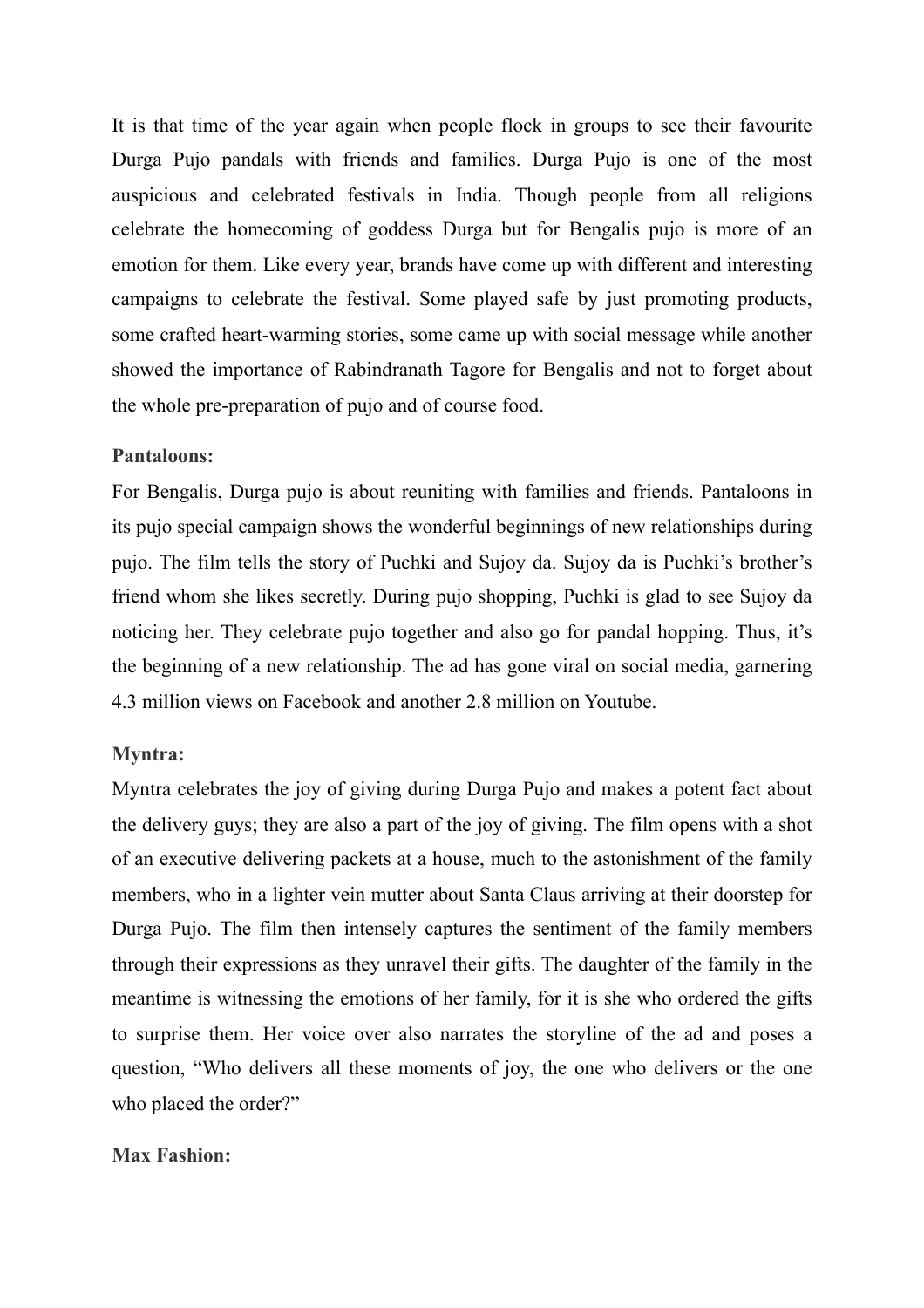Max Fashion's Durga Pujo special campaign takes the viewers through the different emotions that one feels pre-pujo. The ads star actors Jisshu Sengupta and Nusrat Jahan. The campaign revolves around the feeling of "Pujo toh eshei gyalo!" (Pujo is almost here!). The excitement of 'Pujo's almost here' begins a couple of months prior. From contributing to parar pujo to deciding which dress to wear on which day, the couple enjoys every moment of it.

## **Brand Factory:**

### *#MadeforKolkata*

There is a saying in Bengali, "Bangalir baro mashe tero parbon (Bengalis have 13 festivals in 12 months.)." Brand Factory's ad is an ode to Rabindranath Tagore, who is popularly known as Kobiguru Rabindranath 'Thakur' among Bengalis. The film starts with a scene of a family's homecoming during pujo to Kolkata. The film takes the viewers to a tour of what Kolkata is famous for, be it Durga Pujo or Didi's protest. It shows how everything has some relation with Tagore. So, this Pujo, Brand Factory celebrates not just Maa Durga but also Rabindranath Tagore as well.

## **Greenply:**

Greenply has taken Durga Pujo campaigns a notch higher with its thought-provoking initiative aimed to make the celebration accessible for all. The video features four citizens who have been deprived of going out and soaking in the festivities due to physical limitations. These statements are followed by a message from Greenply which says that they have come up with the idea of a simple ramp made of plywood that will make the pandals a little more accessible, a little more wheelchair friendly.

To encourage more Pujo committees to follow in their footsteps, the brand is inviting them to upload pictures of their pandals on social media with the message: 'Name of the Pujo' needs a ramp accompanied by the hashtag #pujoforall. Greenply will promptly send their plywood to build a ramp for their pandal. Pujo committees that have already planned the construction of ramps can upload a photo of their premises with the message: 'Name of Pujo' has a ramp, accompanied by #pujoforall. Based on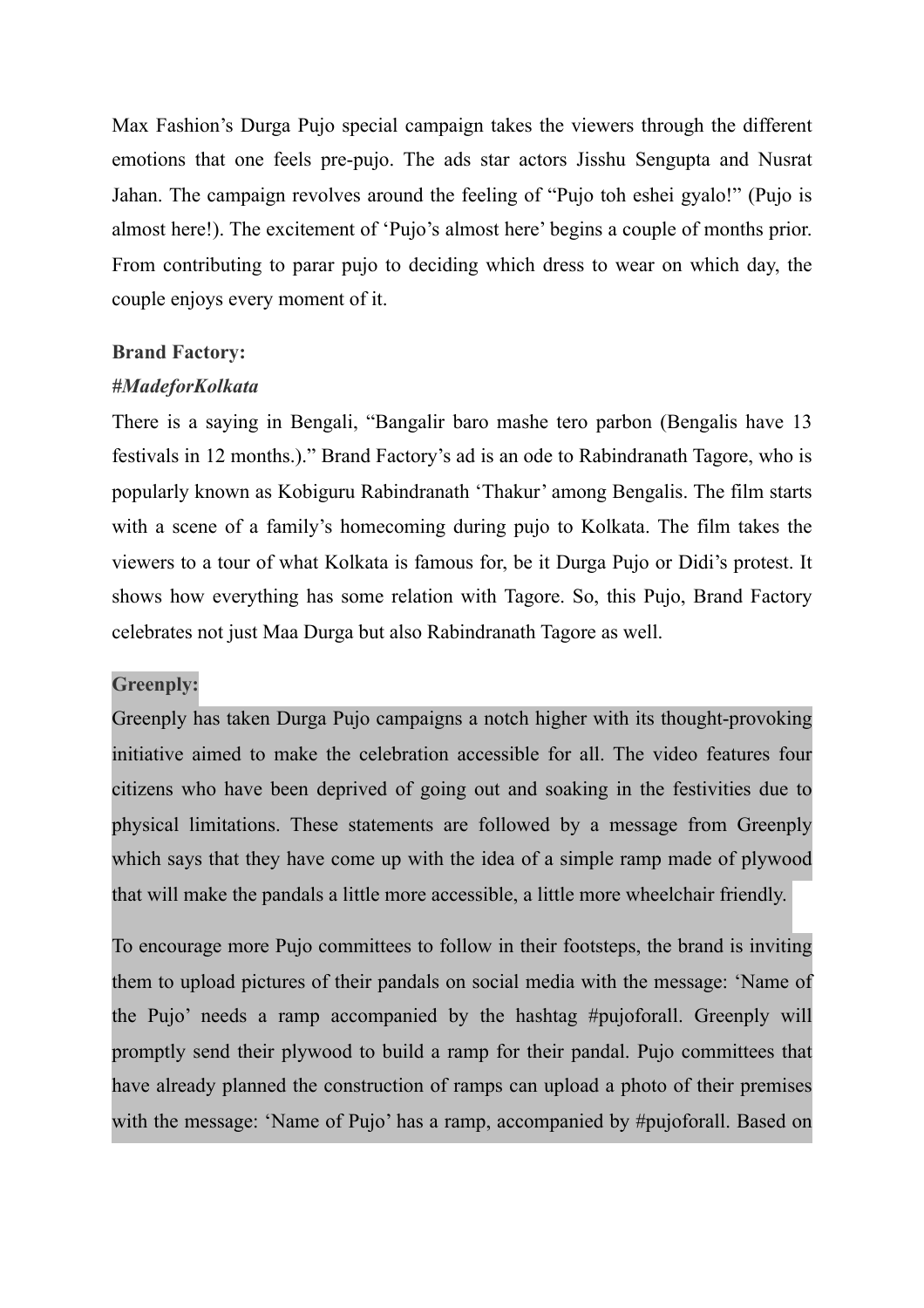the information, a map with pamp-enabled pujos will be published as a social media post by Greenply. This will help people who've been unable to visit pandals.

# **The film:**

# **Oh! Calcutta**

Oh! Calcutta's Durga Pujo film is all about the sweet and sour relationship that the members of pujo committee have. The film showcases the argument that erupted among the members over the menu of Ashtami. Some are for 'khichdi', while others want 'pulao.' The situation becomes tense but is cooled down by Oh! Calcutta's food. After a delicious lunch, the members decide to have both khichdi and pulao on the menu.

# **Reliance Trends**

Reliance Trends has given a touch of pujo to its already popular campaign, 'Get them talking.' The ad shows how the dressed-up woman is being stared at for dressing up before pujo. Some make negative comments while others laud her fashion.

Trends has also organised an impromptu fashion runway in the streets of Kolkata, which attracted many people who walked the longest fashion ramp.

## **Manyavar:**

Manyavar has upped the glam quotient through its Durga Pujo special films. The films showcase actors Abir Chatterjee and Mir Afsar Ali who are confused about which outfit to wear on which day during pujo. With ebar Pujoye #SokalBikelManyavar, the ads want the viewers to choose Manyavar on all the days of pujo.

**Century Ply:** #CPHeroes

Century Ply pays a tribute to the indomitable spirit and workmanship of carpenters without whose contribution Durga Pujo would not be possible. The carpenter community works relentlessly behind the scenes on any project to make sure that not